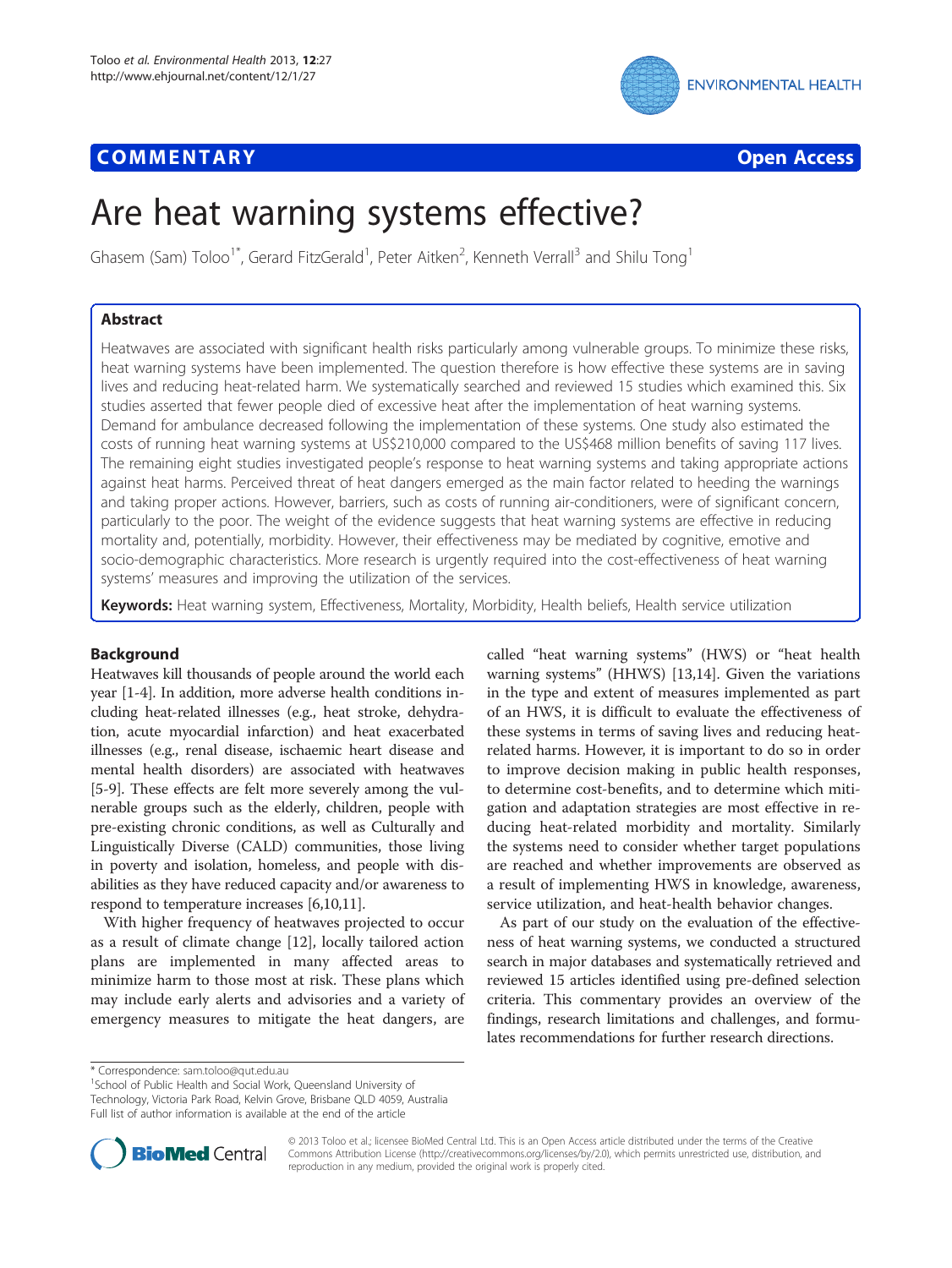## Effectiveness of HWS

#### HWS and reduction in adverse health conditions

Six articles asserted that among the populations studied, the number of expected deaths reduced after the HWS implementation compared to before that [[15-20\]](#page-3-0). One study was inconclusive [[21\]](#page-3-0). Due to different population and sub-group characteristics (such as age or disease groups) we were unable to estimate the extent of effectiveness. For instance, one study estimated that nearly 4400 excess deaths were avoided in France as a result of implementing HWS in 2006 [\[20](#page-3-0)], while another calculated a reduction of approximately 1300 ischemic and stroke related deaths among the people aged 65+ following the HWS implementation in Hong Kong [[17\]](#page-3-0). To date, no studies have directly examined the impact of HWS on morbidity. However, one study reported that in Milwaukee, Wisconsin, the dispatch of emergency medical services (as a proxy indicator for morbidity) was reduced by 49%-73% on heatwave days with an alert system in 1999 compared to 1995 without HWS [\[17\]](#page-3-0). In terms of cost-benefits of HWS, only one study estimated that the US\$210,000 cost of running HWS was highly cost-effective compared to the US\$468 million benefits of saving 117 lives [\[18](#page-3-0)].

## HWS and human response

Protective measures in response to heatwaves can range from temporary programs such as warnings and advisories, cooling shelters and "buddy" checks, to long term plans such as improving buildings and living environments [[22-24](#page-3-0)]. However, the effectiveness of these, particularly the short term, measures depend on how well they are heeded and adopted by the target groups. We found eight papers addressing these issues. The consistent theme from these studies was that people who perceived themselves personally vulnerable were more likely to protect themselves such as using air conditioners, hydrating, dressing lightly, and avoiding strenuous activities [[25](#page-3-0)-[31\]](#page-3-0). However, a qualitative study of people aged 75+ found that most participants did not consider themselves vulnerable to or threatened by heat [[30](#page-3-0)] while, interestingly, these participants considered other people of the same age group as vulnerable but not themselves.

## **Discussion**

The evidence reviewed in this study as well as descriptive and speculative studies [\[32,33\]](#page-3-0) suggest that implementing HWS is associated with lower mortality, but more research is needed to assess the impact of implementing HWS on morbidity. Only one study did a cost-benefit analysis and found that the benefits of saving lives far outweighed the costs of running HWS. It is nonetheless important to evaluate the effectiveness of the intervention strategies in order to maximize their benefits to the target vulnerable groups, but none of the previous studies have examined this issue. Consistent with the previous work by Bassil and Cole [[34\]](#page-3-0), our findings further advance the knowledge and debate in this area by drawing attention to the limitations and challenges facing studies of the HWS effectiveness.

#### Methodological challenges

In order to estimate the effectiveness of implementing HWS, all the studies need to compare the impacts of at least two similar heatwaves: one with a HWS and another without a HWS. However, these estimates are subject to major methodological and analytical challenges. To accurately estimate the effectiveness of a HWS, an accurate estimate of the net impact of heat on mortality or morbidity is required for both heatwave periods. Such estimates can be complicated as many other factors exacerbate or alleviate the impact of a heat event, such as timing, severity, duration of the heatwave, and night-time temperature, as well as socio-demographic characteristics, population acclimatization, prevalence of chronic disease, urban heat island effect, indoor air quality and potentially ozone and humidity. Additionally events that can occur alongside heatwaves such as power blackouts, transportation failures, drought and fires can also impact on morbidity and mortality [\[6,12,24,35-37](#page-3-0)].

Inclusion of all these factors in one analytical model may be impossible due to availability of data and complexity of the analytical techniques. This makes assessing the effectiveness of the adaptation and mitigation strategies in the HWS problematic. The identified studies used different techniques to overcome these problems. Some examined the difference between "expected" and "observed" excess mortality associated with one heatwave compared to the most recent previous heatwave event [[18,20](#page-3-0)]; two compared the difference between the average number of deaths and ambulance use observed during two heatwave periods [[16](#page-3-0),[19](#page-3-0)]; and others used a combination of statistical techniques to estimate the numbers or odds of excess mortality during heatwaves with or without HWS. Only four studies adjusted their analytical models for some of the above-mentioned confounding factors [[16](#page-3-0)-[19\]](#page-3-0). Given the relatively crude techniques used to estimate the excess impacts, the results from the assessment of the effectiveness of HWS relying on these methods should be interpreted cautiously.

In addition to the factors mentioned above, other factors may intervene or confound the findings such as improvements in health care and living conditions including the use of air-conditioners and heat insulating building materials. However, an absence of reduction in mortality in future heatwaves is unlikely to simply indicate ineffectiveness of HWS without careful consideration of the impact of changing population characteristics. For instance,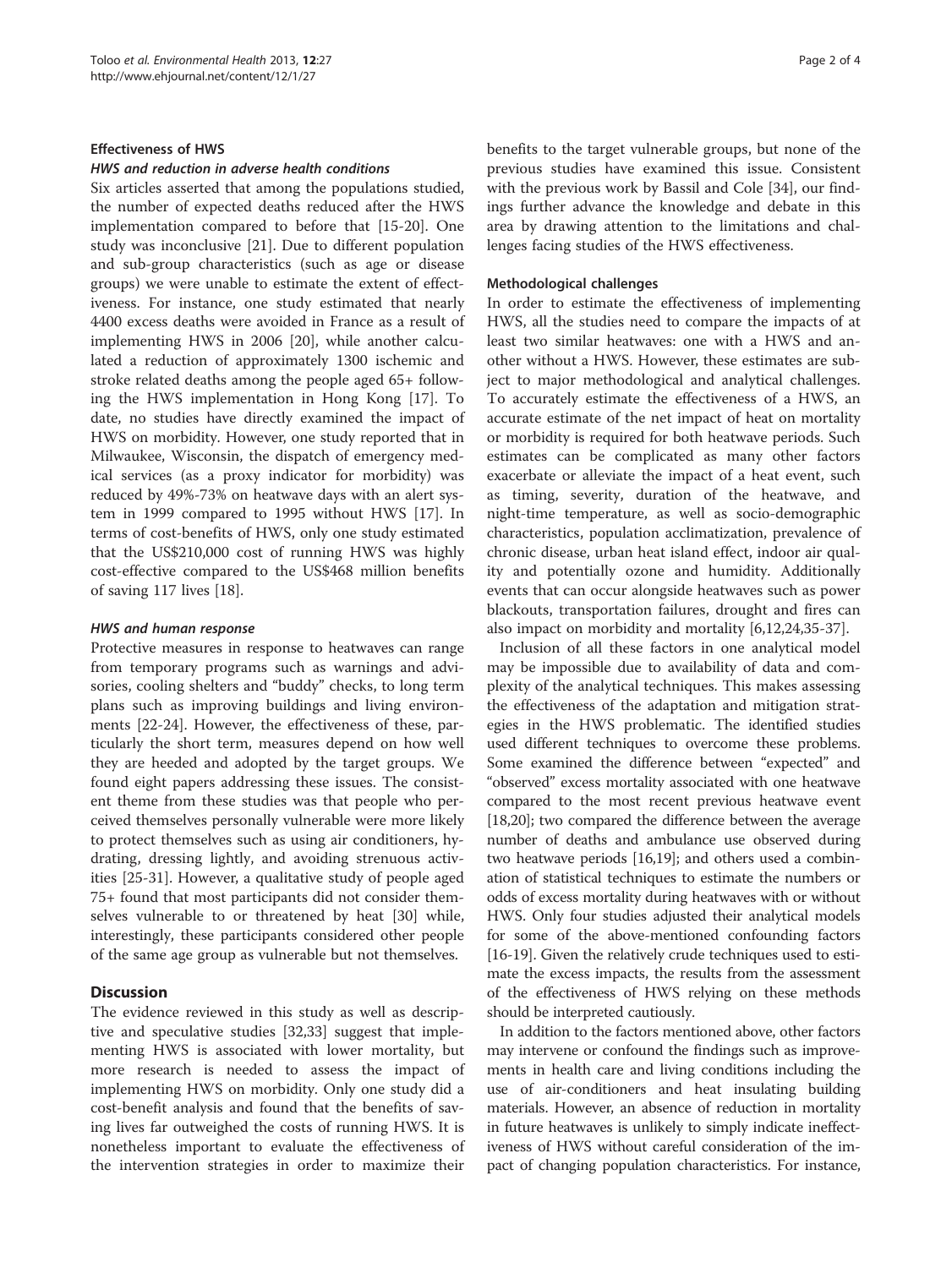<span id="page-2-0"></span>an increase in the number of vulnerable populations (e.g. the elderly, and those with pre-existing medical conditions), or population growth conducive to building density and risk of urban heat island effect, may exacerbate the impact of heat events.

Different studies are often not directly comparable due to different designs, locations and population characteristics. Because of the complexity of the HWS interventions, it is difficult to determine which components are contributing to the HWS effectiveness directly and/or indirectly. Additionally, people naturally change their behavior in summertime, which may give them a sense of preparedness and immunity, hence not feeling the need to take a particular action to heat warnings [\[26,27](#page-3-0)]. Other relevant health campaigns, such as the longrunning "Slip Slop Slap Seek Slide" sun protection campaign in Australia [[38\]](#page-3-0), which provides advice on ways of reducing heat exposure during the hotter hours of the day, may also have co-beneficial effects on preparing people to protect themselves against heat stress. Nevertheless, heatwaves affect the vulnerable groups rapidly and severely. Therefore, relying on "common sense" and personal feeling of heat may prevent them from seeking timely assistance.

## Benefitting from theoretical frameworks

Use of theoretical frameworks such as the Health Belief Model, Health Service Utilization Model [[39\]](#page-3-0) or Precaution Adoption Process [\[40](#page-3-0)] can enhance our understanding and interpretation of human behavior. On the other hand, lack of a conceptual framework, particularly in quantitative surveys, can lead to the collection of a number of "interesting" information, but miss "crucial" information, further undermining the research. For instance, despite the importance of using air-conditioners in reducing heat impacts, only two studies reported on the cost of running air-conditioning as a concern to a considerable number of the participants [\[27,29\]](#page-3-0), and even then it was not clear if the concern was actually associated with using the air-conditioners during heatwaves. In our review, only one study mentioned the application of the Health Belief Model [\[29](#page-3-0)] in guiding their research, and another study [\[41](#page-3-0)] applied a framework of Awareness-Knowledge -Practice that seems to be a modified version of the Knowledge-Attitude-Practice (KAP) model recommended by World Health Organization. Other studies used variables and indicators that resonated with some elements of the mentioned theories, but none clearly based their research on any cohesive conceptual framework.

## Conclusions

The existing evidence supports the notion that HWS are effective in reducing heat-related mortality (and potentially morbidity). However, the small number of the studies to

date, as well as methodological and theoretical concerns call for further and more robust research to provide a strong evidence-base to allow the evaluation of the effectiveness of HWS in terms of reaching the target populations, changing behaviors and reducing adverse heat impacts. Future studies are required to evaluate the effectiveness of HWS with regards to heat-related and heatexacerbated morbidity, particularly on conditions such as respiratory, cardiovascular, renal and diabetic conditions [[5,42](#page-3-0)]. More advanced analytical techniques are needed to control the effects of confounding variables and to provide more accurate estimates. Further research is also needed to establish which measures and programs are more costeffective in reducing the adverse health impacts. Additionally, more research is urgently required into mechanisms of improving the utilization of services by the vulnerable populations and groups during heatwaves in both the developed and developing societies.

#### Abbreviations

CALD: Culturally and Linguistically Diverse; HWS: Heat warning systems; HHWS: Heat health warning systems; KAP: Knowledge-Attitude-Practice.

#### Competing interests

At the time of conducting the study, KV was a Principal Scientist at the Queensland Department of Environment and Resources Management, which partly funded this project. The department has since been restructured and KV is now affiliated with the Queensland Department of Science, Information Technology, Innovation and Arts.

#### Authors' contributions

GT and ST contributed to the conception, design, data search and analysis, interpretation, drafting and revising the paper. GF, PA and KV contributed to the conception, analysis and interpretation, and revision of the paper. All authors critically reviewed and approved the manuscript for publication.

#### Acknowledgements

This study was funded by an Australian Research Council (ARC) Linkage grant (LP882699) in partnership with the Queensland Department of Environment and Resources Management, Queensland Health and the Environmental Protection Agency. PA was partially supported by a Noel Stevenson Fellowship from the Queensland Emergency Medicine Research Foundation (QEMRF). ST was supported by an NHMRC research fellowship (#553043). The funding agencies played no role in the development, preparation and submission of this paper.

#### Author details

<sup>1</sup>School of Public Health and Social Work, Queensland University of Technology, Victoria Park Road, Kelvin Grove, Brisbane QLD 4059, Australia. <sup>2</sup>School of Public Health, Tropical Medicine and Rehabilitation Sciences, James Cook University, Townsville QLD 4811, Australia. <sup>3</sup>Environmental and Resource Sciences Division, Department of Environment and Resource Management, Queensland Government, Brisbane QLD 4001, Australia.

#### Received: 17 December 2012 Accepted: 2 April 2013 Published: 5 April 2013

#### References

- 1. Robine J-M, Cheung SLK, Roy SL, Oyen HV, Griffiths C, Michel J-P, Herrmann FR: Death toll exceeded 70,000 in Europe during the summer of 2003. C R Biol 2008, 331:171–178.
- 2. Guha-Sapir D, Vos F, Below R, Ponserre S: Annual Disaster Statistical Review 2010: The numbers and trends. Brussels, Belgium: Université catholique de Louvain; 2011. [http://www.cred.be/sites/default/files/ADSR\\_2010.pdf.](http://www.cred.be/sites/default/files/ADSR_2010.pdf)